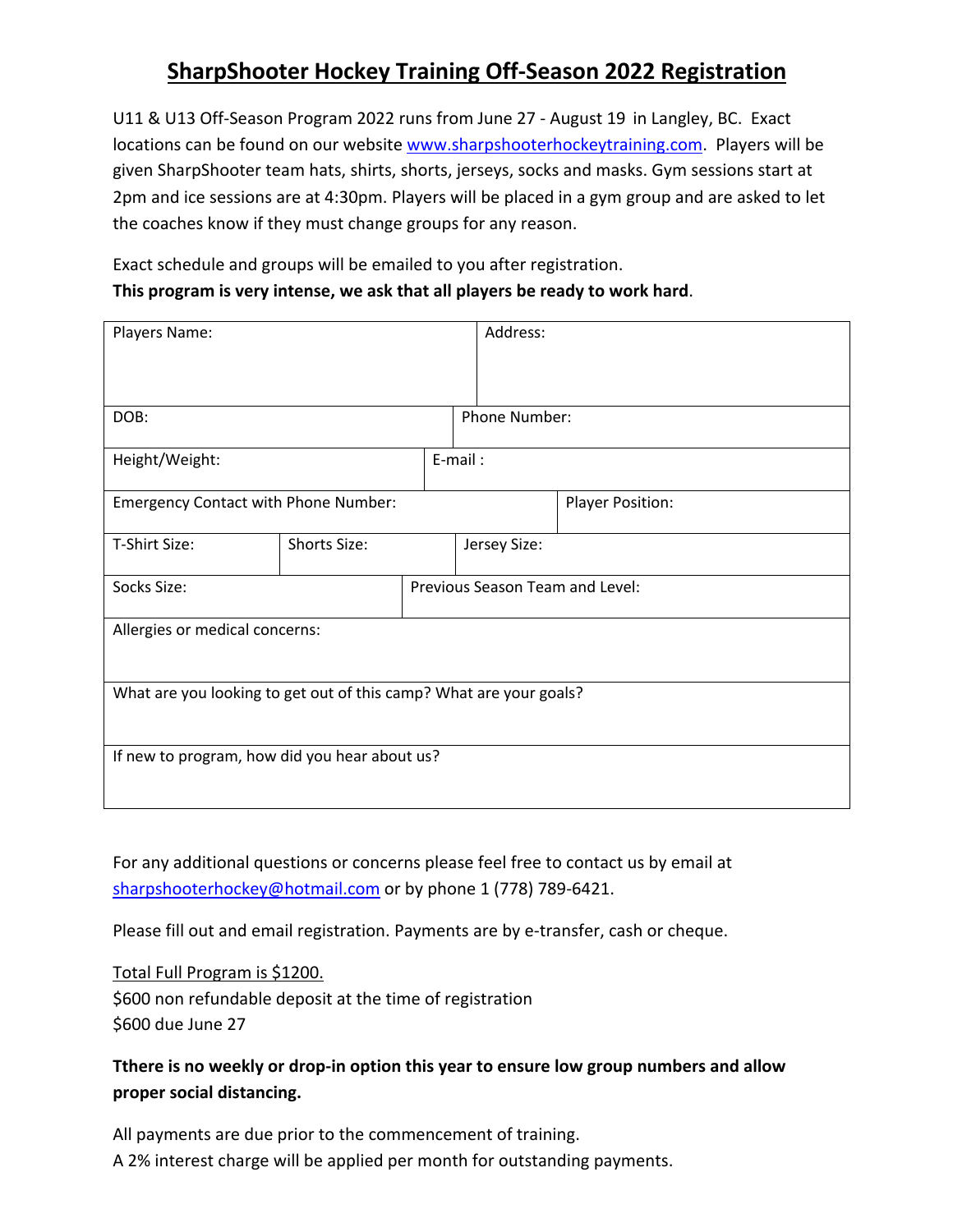## **Waiver Disclosure**

SharpShooter Hockey Training is doing everything we can to protect our players and coaches. To this extent, we will be following the local health department guidelines with regard to social distancing practices in order to help reduce the spread of the Novel Coronavirus, or COVID-19. This will require our coaches and players to maintain six (6) feet of distance between ourselves. We will also be requiring this same procedure for parent-to-parent contact in order to limit the exposure to all individuals.

Please refrain from training if you or someone in your household is feeling unwell, has been in contact with someone that has been ill, or has had a positive COVID test within 7 days.

If we all work together, we can overcome the spread of this virus as well as other infectious diseases. We welcome you to our facility. By signing below, you agree to comply with the written instructions above. Failure to comply with these written instructions or verbal instructions may result in your removal from the premises.

## SHARPSHOOTER HOCKEY TRAINING, WAIVER OF LIABILITY, RELEASE, ASSUMPTION OF RISK, AND INDEMNITY AGREEMENT.

For and in consideration of the undersigned participant's registration with SharpShooter Hockey Training participant (and the parent(s) or legal guardian(s) of participant, if applicable), waive, release and relinquish any and all claims for liability and cause(s) of action, including for personal injury, property damage or wrongful death occurring to participant, arising out of participation in the June 27<sup>th</sup>, 2022through August 19<sup>th</sup>, 2022 SharpShooter Hockey Training Off-Season Program, at SharpShooter Hockey Inc. in Langley, BC, whenever or however they occur and for such period said activities may continue, and by this agreement any such claims, rights, and causes of action that participant (and participant's parent(s) or legal guardian(s), if applicable) may have are hereby waived, released and relinquished, and participant (and parent(s)/guardian(s), if applicable) does(do) so on behalf of my/our and participant's heirs, executors, administrators and assigns. Participant (and participant's parent(s)/guardian(s), if applicable) acknowledge, understand and assume all risks relating to ice hockey, dryland in and out of the gym, boxing and sparring. Understand that these activities involve risks to participant's person including bodily injury, partial or total disability, paralysis and death, and damages which may arise there from and that I/we have full knowledge of said risks. These risks and dangers may be caused by the negligence of the participant or the negligence of others, including the "releasees" identified below. I/We further acknowledge that there may be risks and dangers not known to us or not reasonably foreseeable at this time. Participant (and participant's parent(s)/guardian(s), if applicable) acknowledge, understand and agree that all of the risks and dangers described throughout this agreement, including those caused by the negligence of participant and/or others, are included within the waiver, release and relinquishment described in the preceding paragraph.

Participant (and participant's parent(s)/guardian(s), if applicable) acknowledge, understand and assume the risks, if any, arising from the conditions and use of ice hockey rinks and related premises and acknowledge and understand that included within the scope of this waiver and release is any cause of action (including any cause of action based on negligence) arising from the performance, or failure to perform, maintenance, inspection, supervision or control of said areas and for the failure to warn of dangerous conditions existing at said facilities, for negligent selection of certain releasees, or negligent